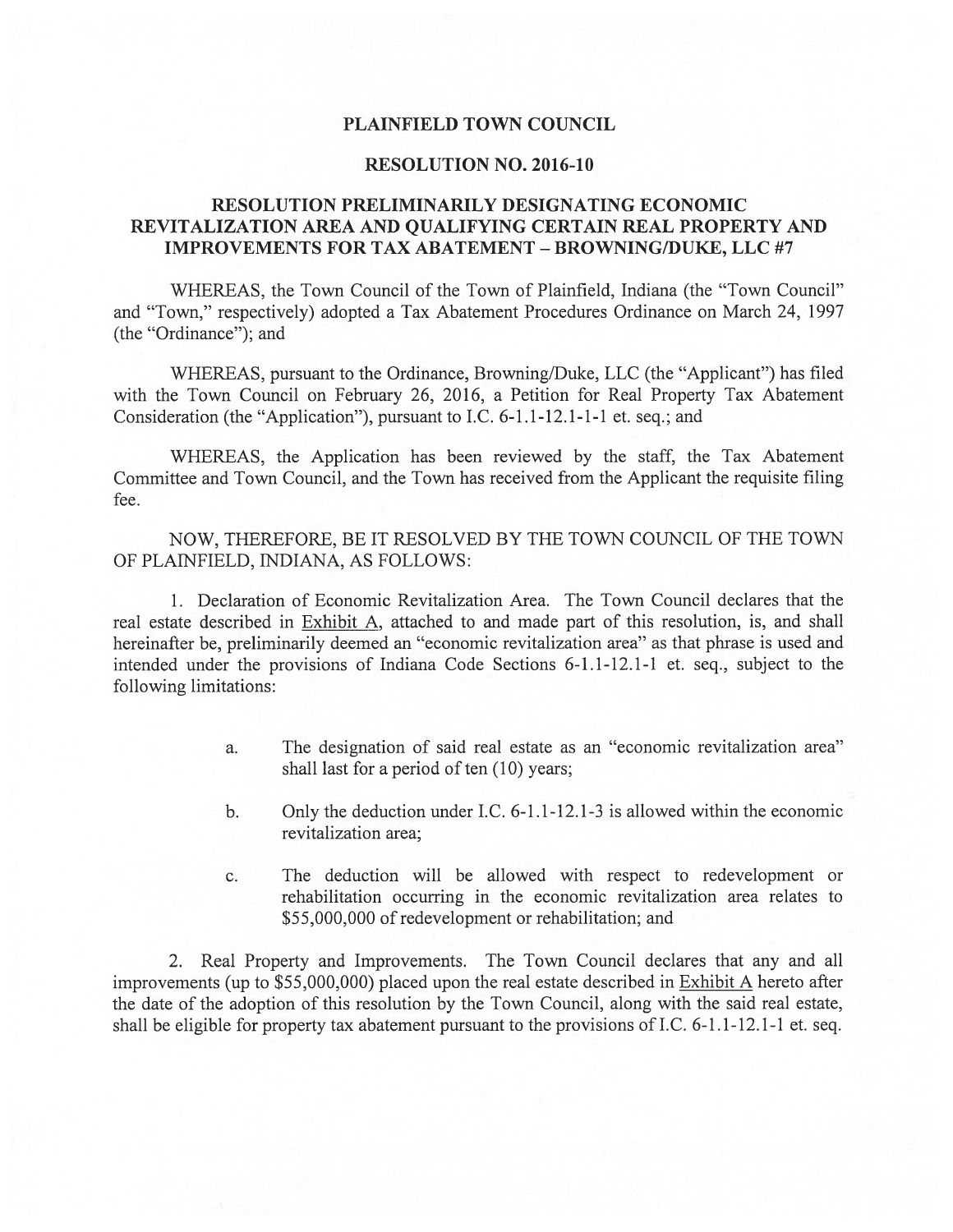3. Maps and Location of Economic Revitalization Area. Exhibit B, attached to and made part of this resolution, is a map showing the real estate declared to be an "economic revitalization area" as a result of the adoption of this resolution.

4. Compliance with Applicable Resolution and Statues. The Town Council declares that the Application complies in all respects with the Ordinance and all governing Indiana statutes, and that the Application, in all respects, is preliminarily granted and approved.

5. Findings of Fact. The Town Council states that the property is now undesirable for, or impossible of, normal development and occupancy because of a lack of development, cessation of growth, deterioration of improvements or character of occupancy, age, obsolescence, substandard buildings or other factors that have impaired value or prevent normal development of property. The Town Council hereby finds the following:

- (a) The estimate of the value of the Applicant's project described in the Application is reasonable;
- (b) The employment numbers described in the Application as a result of the Project, if any, are reasonably expected;
- (c) The salaries described in the Application related to such employment, if any, are reasonable; and
- (d) The benefits to be received from the Applicant's project shown in the Application are sufficient to justify the deduction.

6. Abatement Duration. Based upon the provisions of the Ordinance, the Town Council declares that a ten (10) year abatement duration, as requested by Applicant, meets the requirements of the Ordinance.

7. Effective Date. This resolution shall be effective immediately upon its passage, subject to the notice and hearing provisions of I.C. 6-1.1-2.1-2.5. The hearing contemplated by said statute shall be held at the time and place of the meeting of the Town Council on March 28, 2016, to wit: Plainfield Town Hall, 206 W. Main Street, Plainfield, Indiana, at 7 p.m. local time. At such meeting the Town Council shall take final action determining whether the qualifications for an economic revitalization area (as to the real estate and improvements) have been met, and shall confirm, modify and confirm, or rescind this resolution. Such determination and final action by the Council shall be binding upon all affected parties; subject to the appeal procedures contemplated by I.C.  $6-1.1-12.1-1$  et. seq.

8. Filing With Hendricks County Authorities. Upon the adoption of this resolution, the Clerk-Treasurer of the Town shall cause a certified copy of this resolution, including the legal description of the previously described real estate and attached map, to be filed with the Hendricks County Assessor and/or such other Hendricks County Government officials as shall be necessary to make the Applicant eligible to file for property tax abatement as to the real property and improvements contemplated by the Application.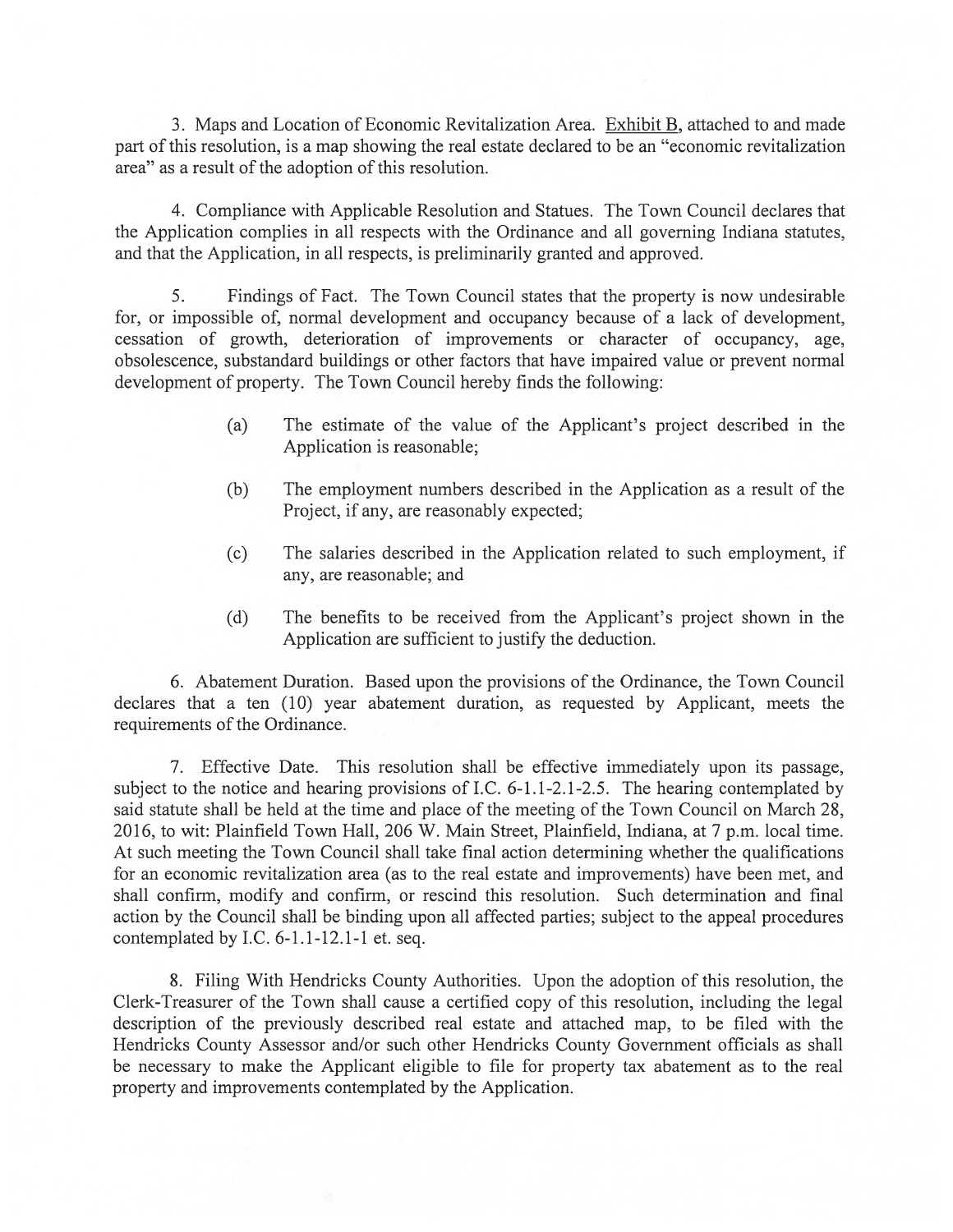Adopted by the Town Council of the Town of Plainfteld, Indiana this 14 day of March, 2016.

TOWN COUNCIL, TOWN OF PLAINFIELD HENDRICKS COUNTY, INDIANA

Ralin 4, Buy

Preut M

Kent'McPhail

L  $J_t U$ ucho Bill Kirchoff Lance K. Angle Dan Bridget

Attested by:

Wesley R. Bennett, Clerk-Treasurer of the Town of Plainfield, Indiana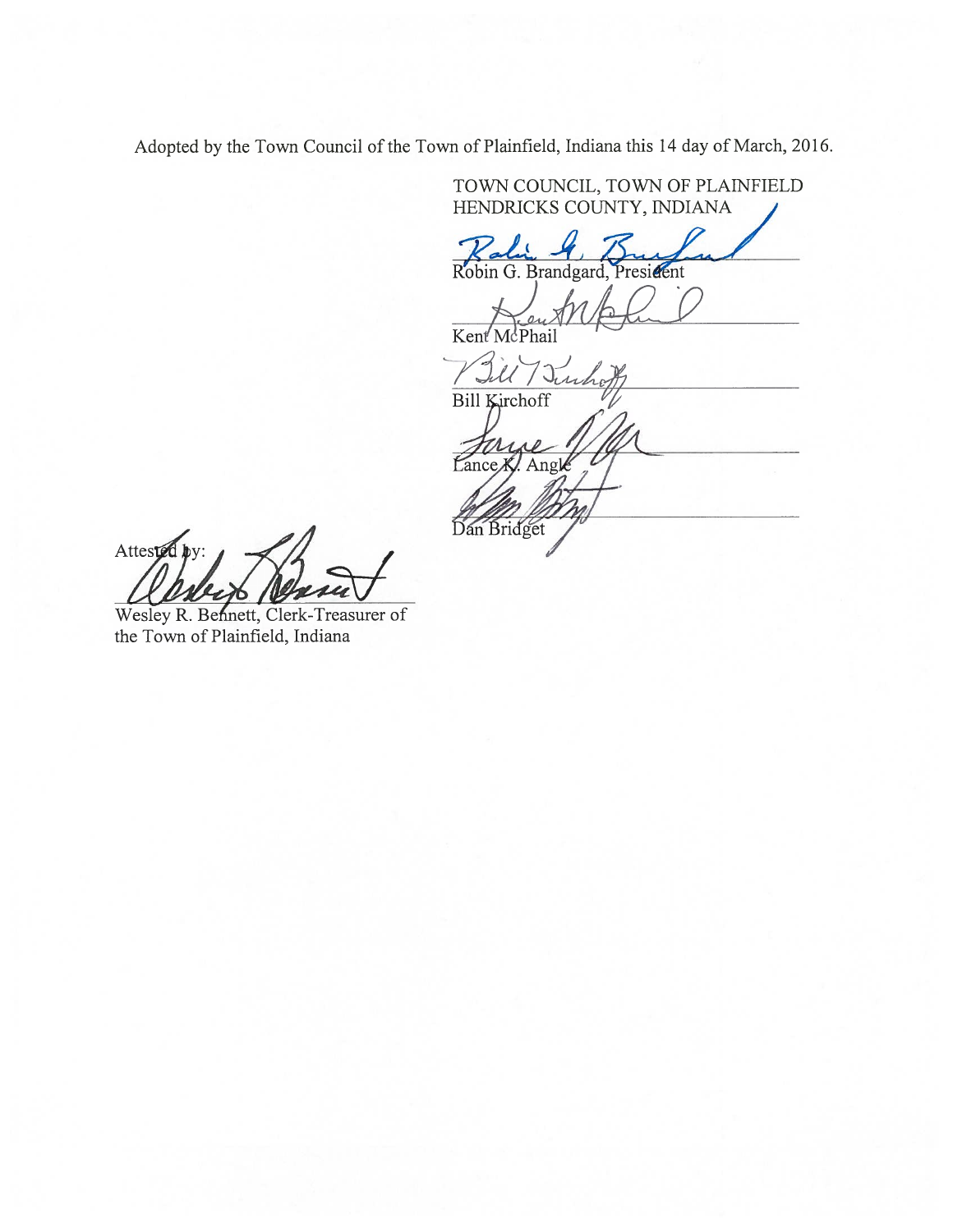## EXHIBIT A [description of real estate]

#### EXHIBIT A

#### Legal Description of the Property

AllPoints Midwest Building 7 — Plainfield, IN

A PART OF THE NORTHWEST QUARTER OF SECTION 18, TOWNSHIP 15 NORTH, RANGE 2 EAST OF THE SECOND PRINCIPAL MERIDIAN IN WASHINGTON TOWNSHIP, HENDRICKS COUNTY, INDIANA AND BEING A PART OF THE SAME PROPERTY CONVEYED TO BROWNING DUKE, LLC IN INSTRUMENT NUMBERS 200600033776, 200600032310, 200600029479 AND 200700010387 OF THE HENDRICKS COUNTY RECORDS OFFICE AND BEING MORE PARTICULARLY DESCRIBED AS FOLLOWS: COMMENCING AT A COUNTY DISC MONUMENTING THE NORTHWEST CORNER OF SAID SECTION 18; THENCE NORTH 87°52'51" EAST ALONG THE NORTH LINE OF SAID SECTION 18, A DISTANCE OF 1171.89 FEET TO A SET MAG NAIL WITH 2-INCH BRASS WASHER STAMPED 'J. BRINKWORTH LS21500002' (HEREINAFTER REFERRED TO AS A SET MAG NAIL) AT THE TRUE POINT OF BEGINNING OF THE LAND DESCRIBED HEREIN:

THENCE CONTINUING ALONG SAID NORTH LINE OF SECTION 18, NORTH 87°52'51" EAST, 647.47 FEET TO A COUNTY DISC MONUMENTING THE NORTH QUARTER CORNER OF SAID SECTION 18; THENCE CONTINUING ALONG SAID NORTH LINE OF SECTION 18, NORTH 87°58'54" EAST, 536.96 FEET TO A FOUND MAG NAIL AT THE NORTHWEST CORNER OF LOT 3, SECTION 2 OF THE FIRST AMENDMENT TO THE SECONDARY PLAT OF ALLPOINTS MIDWEST BUSINESS PARK: THENCE LEAVING SAID NORTH LINE OF SECTION 18, SOUTH 01°54'44' EAST ALONG THE WEST LINE OF SAID LOT 3, A DISTANCE OF 2590.36 FEET TO A SET 5/8-INCH REBAR AND ORANGE CAP STAMPED 'J. BRINKWORTH LS21500002' (HEREINAFTER REFERRED TO AS A SET REBAR) IN THE NORTH RIGHT OF WAY OF ALLPOINTS PARKWAY; THENCE SOUTH 88°05'36" WEST ALONG SAID NORTH RIGHT OF WAY OF ALLPOINTS PARKWAY, 1544.44 FEET TO A SET REBAR; THENCE NORTH 83°22'34" WEST ALONG SAID NORTH RIGHT OF WAY OF ALLPOINTS PARKWAY, 45.57 FEET TO A SET REBAR; THENCE LEAVING SAID NORTH RIGHT OF WAY OF ALLPOINTS PARKWAY, NORTH 22°20'12" EAST, 426.22 FEET TO A SET REBAR; THENCE NORTH 36°40'22" EAST, 653.72 FEET TO A SET REBAR; THENCE NORTH 01°58'37' EAST, 345,92 FEET TO A SET REBAR; THENCE NORTH 10°34'18' WEST, 122.29 FEET TO A SET REBAR; THENCE NORTH 05°51'51" WEST, 412.31 FEET TO A SET REBAR; THENCE NORTH 14°28'lO" WEST, 368.63 FEET TO A SET REBAR; THENCE NORTH 12°06'59" WEST, 393.83 FEET TO A SET REBAR; THENCE NORTH 06°2539" WEST, 55.91 FEET TO THE TRUE POINT OF BEGINNING AS SURVEYED BY JOHN G. BRINKWORTH, III. CONTAINING 68.673 ACRES.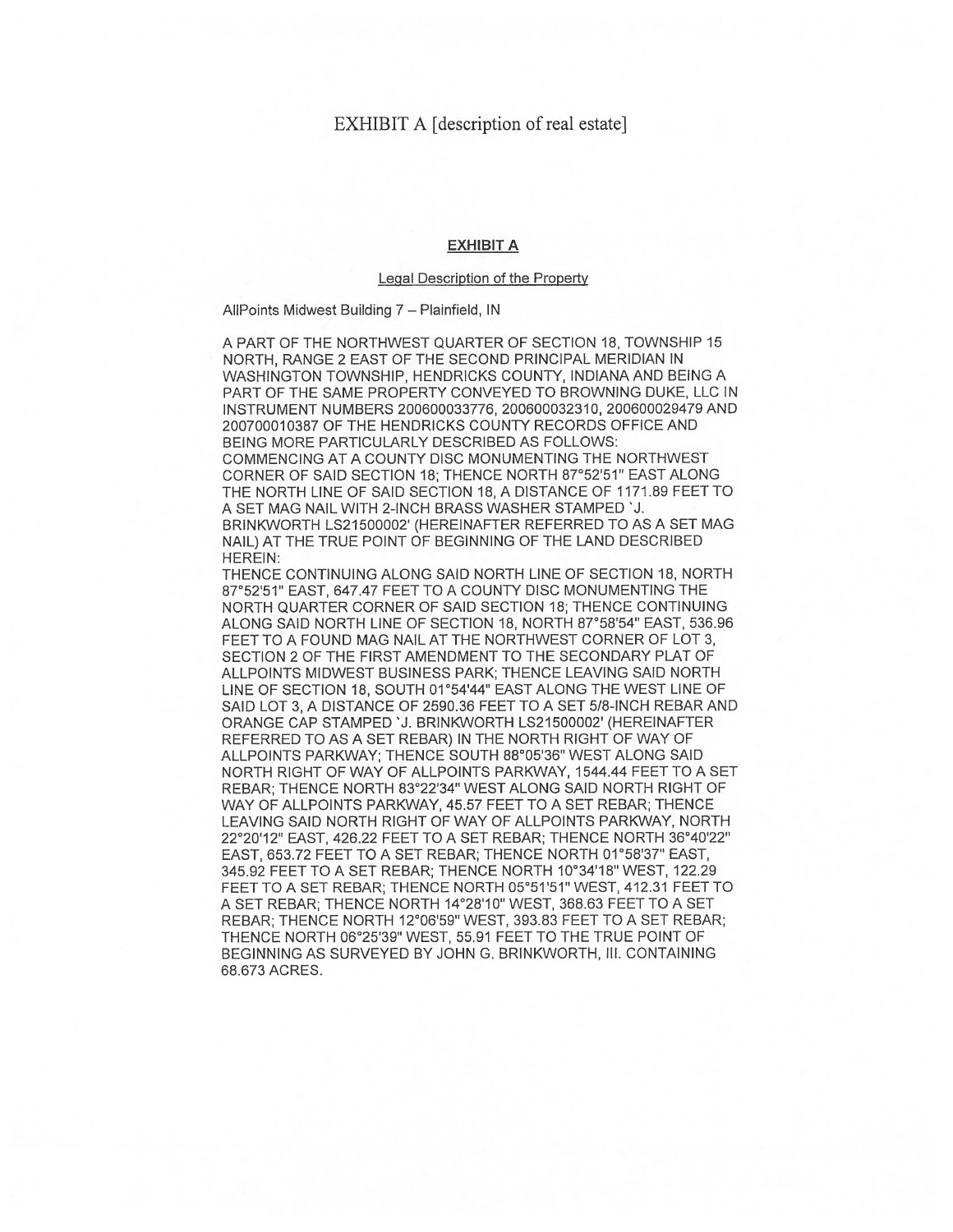# EXHIBIT B [map of real estate]

命ALLPOINTS **MTDWFS** 

MASTER SITE PLAN

AllPoints Midwest | Plainfield, IN



allpointsindiana.com